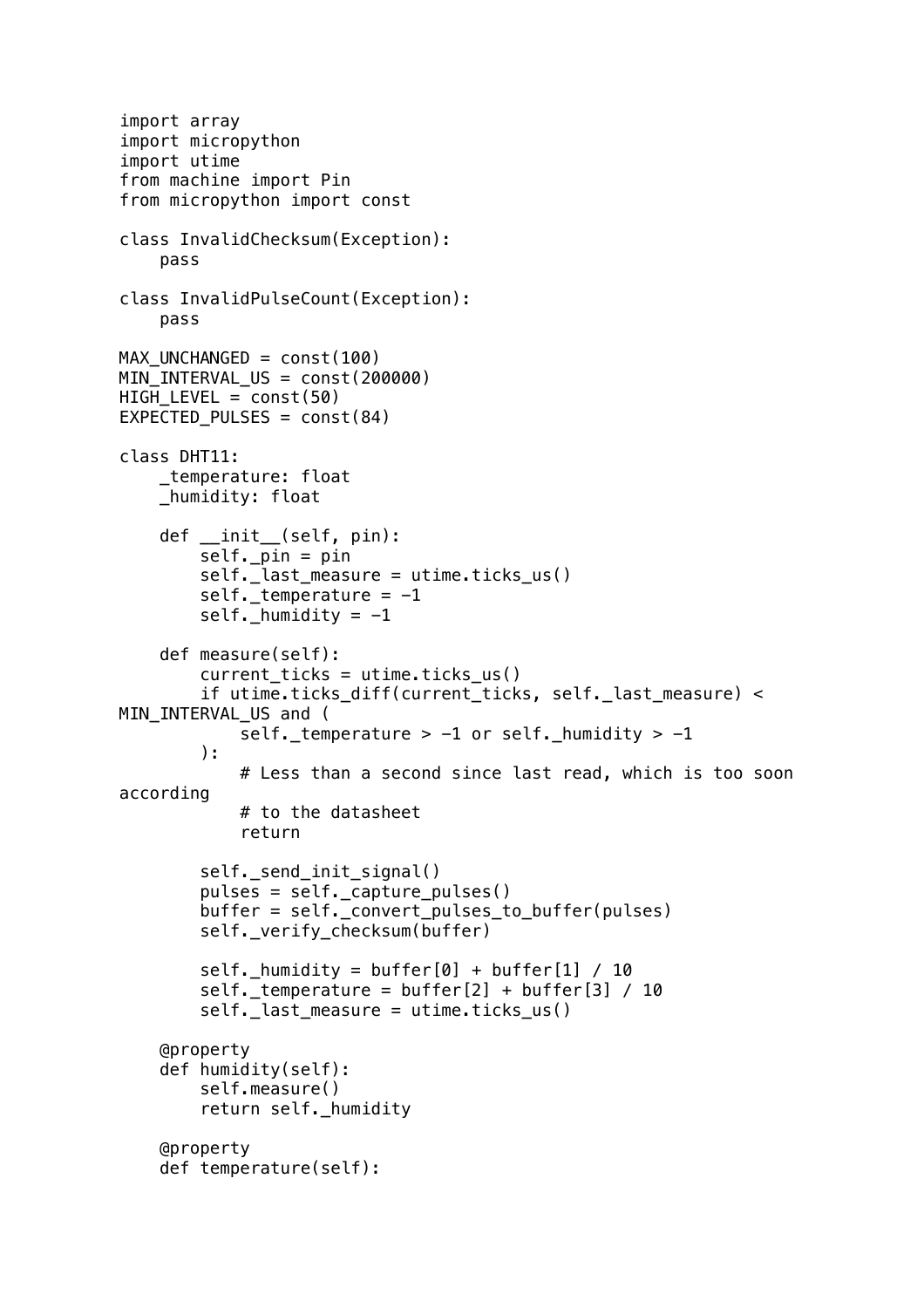```
 self.measure()
         return self._temperature
    def send init signal(self):
        self._pin.init(Pin.OUT, Pin.PULL DOWN)
         self._pin.value(1)
         utime.sleep_ms(50)
         self._pin.value(0)
         utime.sleep_ms(18)
     @micropython.native
     def _capture_pulses(self):
         pin = self._pin
         pin.init(Pin.IN, Pin.PULL_UP)
        val = 1idx = 0 transitions = bytearray(EXPECTED_PULSES)
        unchanged = 0timestamp = utime.ticks us()
        while unchanged < MAX UNCHANGED:
            if val != pin.value():
                 if idx >= EXPECTED_PULSES:
                     raise InvalidPulseCount(
                         "Got more than {} 
pulses".format(EXPECTED_PULSES)
 )
                now = utime.ticks us()
                transitions[idx] = now - timestamptimestimestamp = now
                idx += 1val = 1 - valunchanged = 0 else:
                unchanged += 1 pin.init(Pin.OUT, Pin.PULL_DOWN)
         if idx != EXPECTED_PULSES:
             raise InvalidPulseCount(
                 "Expected {} but got {} 
pulses".format(EXPECTED_PULSES, idx)
\overline{\phantom{a}} return transitions[4:]
 def _convert_pulses_to_buffer(self, pulses):
 """Convert a list of 80 pulses into a 5 byte buffer
         The resulting 5 bytes in the buffer will be:
             0: Integral relative humidity data
             1: Decimal relative humidity data
             2: Integral temperature data
             3: Decimal temperature data
        4: Checksum
 """
```